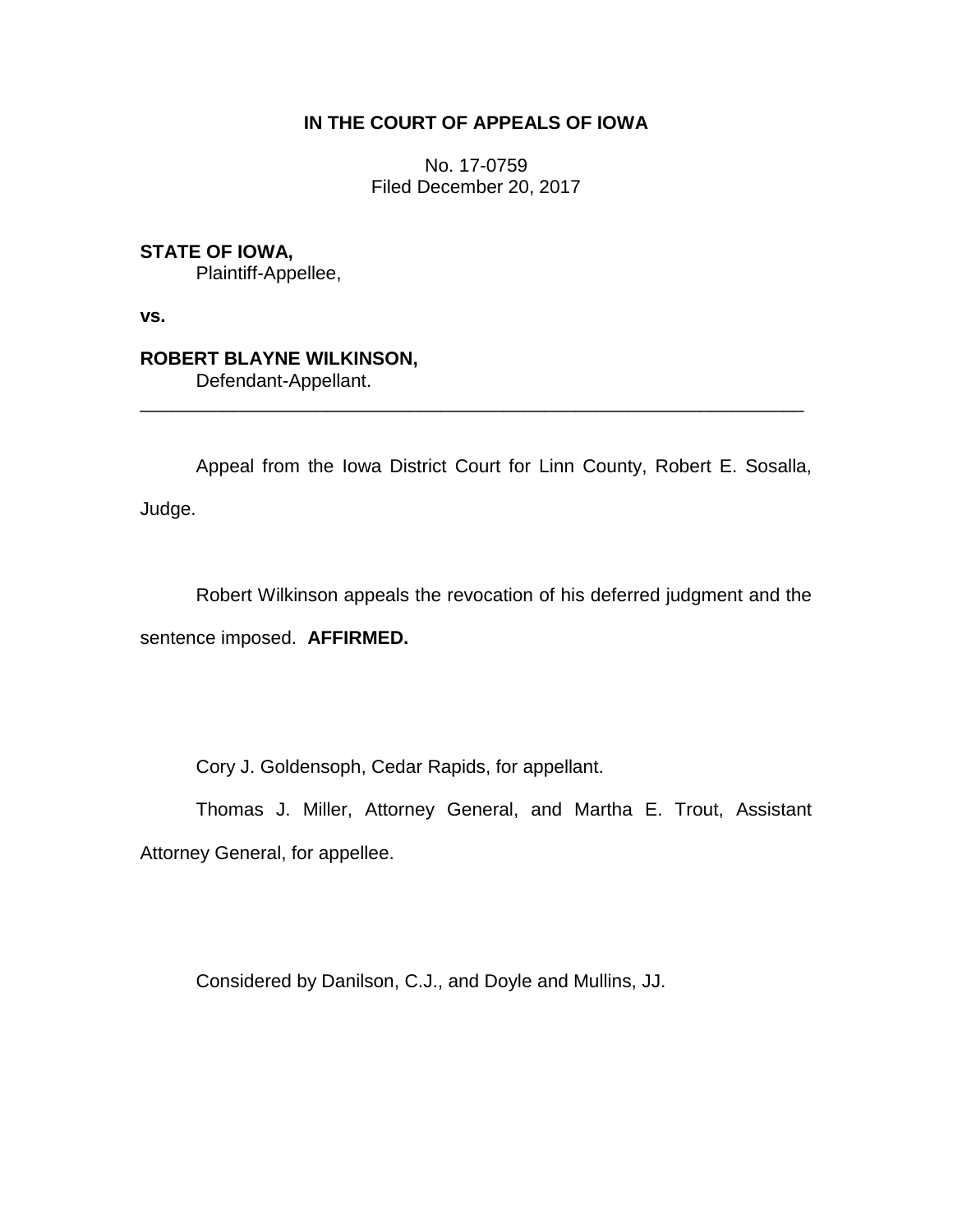**MULLINS, Judge.**

Robert Wilkinson pled guilty to attempting to elude. The district court granted Wilkinson a deferred judgment and placed him on probation for three years. Approximately two months later, the State filed an application for adjudication of guilt and sentencing, as well as a report of violation for Wilkinson's probation. The initial report of violation and several subsequent addendums that were filed over the next several months alleged numerous probation violations on the part of Wilkinson, including: being cited for driving while barred; being arrested upon a second occurrence of driving while barred; admitting to using methamphetamine and subsequently providing a urine specimen that tested positive for the same; failing to attend appointments or make contact with his probation officer; and failing to maintain a suitable residence.

At a hearing on the State's application, in response to the district court's inquiry as to whether he wanted an evidentiary hearing, Wilkinson admitted he violated his probation by driving while barred on one occurrence, failing "to report for some random urine samples," and using methamphetamine. After being informed of the rights he was giving up by making any admissions, the court asked if the substance of the reports of violation and addendums were substantially correct. Wilkinson stated he would merely disagree with "some of the dates of . . . the scheduled appointments." His attorney then stated Wilkinson was admitting to driving while barred and using methamphetamine. The court concluded Wilkinson violated the terms of his probation. The court revoked Wilkinson's deferred judgment, adjudicated him guilty of attempting to elude,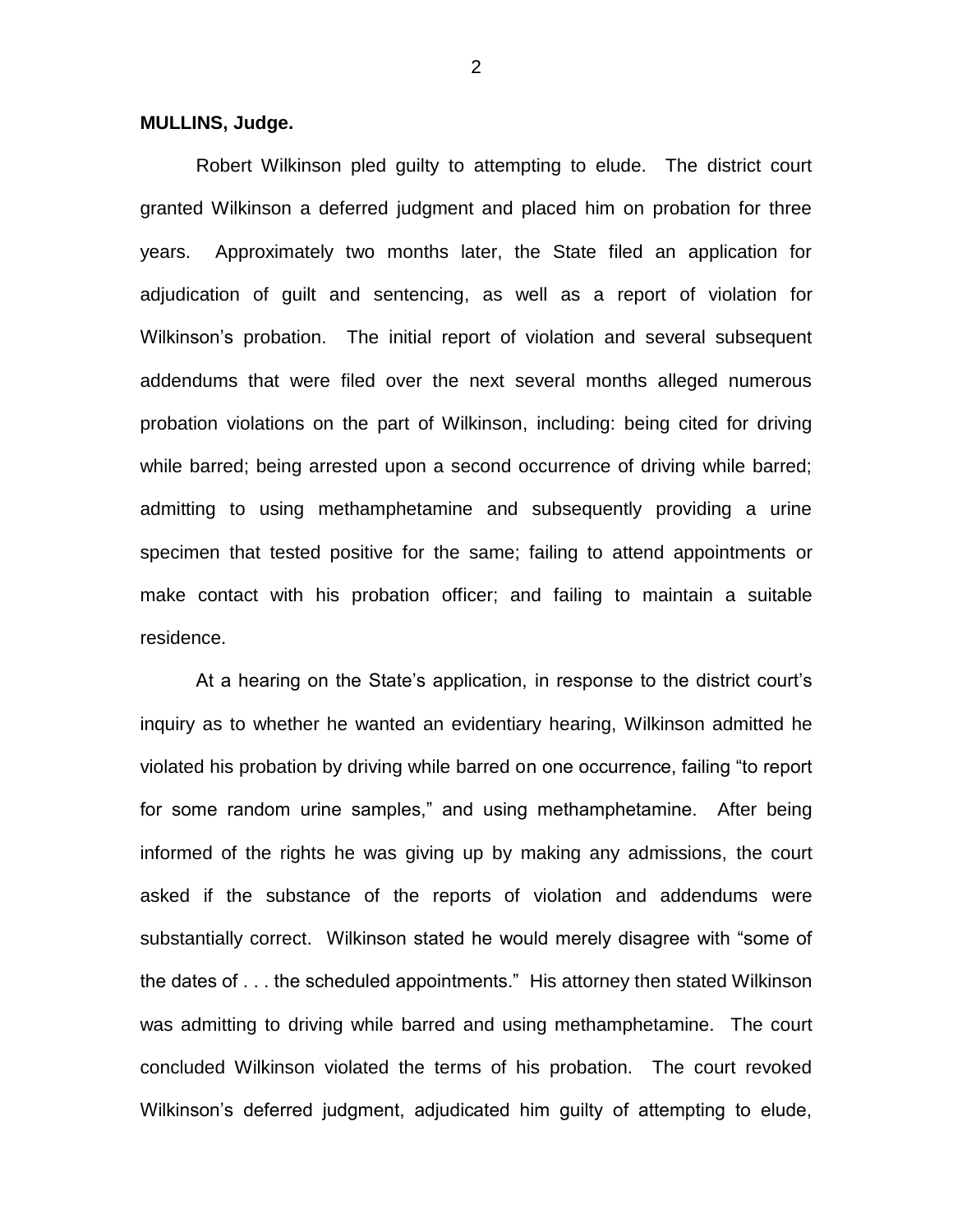imposed a suspended fine and term of incarceration, and placed him on probation for three years. As a condition of his probation, the court ordered Wilkinson to reside in a supervisory residential facility for one year or until maximum benefits are obtained, whichever occurrs first.

Wilkinson appeals. He contends the district court (1) improperly considered unproven conduct in deciding to revoke his deferred judgment and impose sentence and (2) abused its discretion by imposing an excessive sentence.

With regard to the revocation issue, a full opinion in this case would not augment or clarify existing case law, and we affirm the district court's decision without further opinion. *See* Iowa Ct. R. 21.26(1)(e); *see also State v. Kline*, No. 12-0366, 2013 WL 3291865, at \*2 (Iowa Ct. App. June 26, 2013) (noting an admission of violation will satisfy the preponderance-of-the-evidence requirement for revocation and stating "[e]ven the defendant's silence in response to a direct question can be considered as supporting a probation revocation").

Regarding Wilkinson's excessive-sentence argument, he had been previously granted a deferred judgment and placed on probation for a felony eluding charge. Although he disagreed with the exact dates of his subsequent probation violations, he admitted to violating his probation in numerous respects, including committing another serious traffic offense and using methamphetamine. Under these circumstances, we conclude the district court did not abuse its discretion in selecting the sentence imposed, nor do we conclude the sentence was excessive.